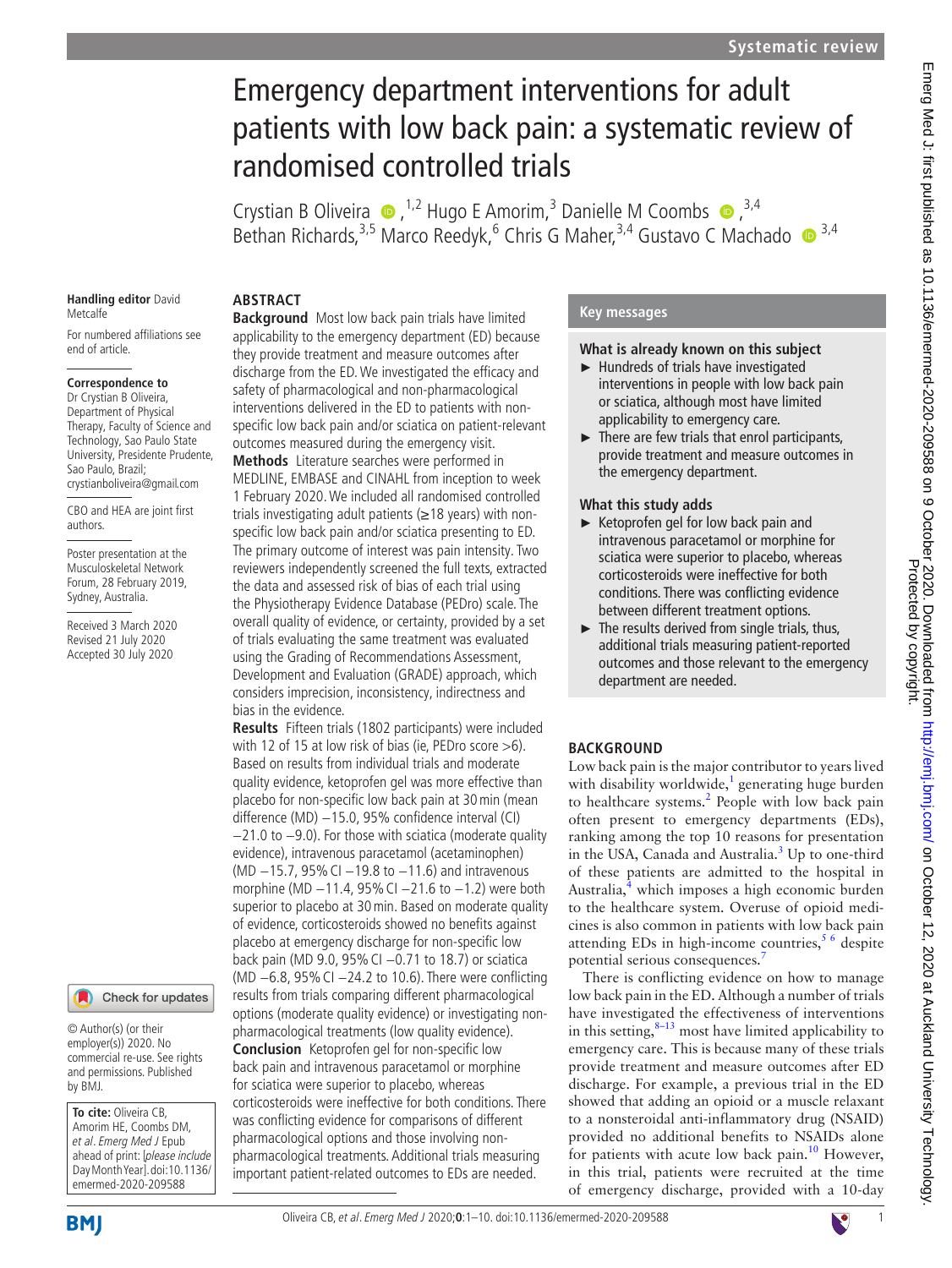supply of the medicine with outcomes measured at emergency discharge, 1-week and 3-month follow-up.

There is evidence that emergency patients are different to those seen in primary care. Serious spinal pathologies, such as spinal abscess and vertebral fracture, are more frequently seen in EDs.<sup>[6](#page-8-8)</sup> Emergency patients tend to report higher levels of anxiety and psychological distress which may influence their experience of pain.<sup>[14](#page-9-0)</sup> Challenges related to the clinical environment, such as time constraints and overcrowding, may impede delivery of some care options in  $EDs$ .<sup>[15](#page-9-1)</sup> The  $ED$  also has limited opportunity to establish relationships or follow-up when compared with primary care. Thus, a systematic review with a focus on EDs will have direct clinical implications and help guide emergency clinicians on the management of low back pain.

The aim of this systematic review, therefore, is to summarise the evidence from randomised controlled trials that enrolled patients with non-specific low back pain and/or sciatica presenting to EDs where the study intervention is administered, and patient-reported outcomes measured during an ED visit.

#### **METHODS**

This systematic review was prospectively registered in PROS-PERO (CRD42019123821) and followed the reporting recommendations in the Preferred Reporting Items for Systematic Reviews and Meta-Analyses (PRISMA) guideline.<sup>16</sup>

#### **Searches**

Literature searches were performed in MEDLINE, EMBASE and CINAHL from inception to week 1 February 2020. The searches used a combination of keywords related to the inclusion criteria of this review such as low back pain and sciatica, ED, and randomised controlled trial ([online supplementary appendix](https://dx.doi.org/10.1136/emermed-2020-209588)  [1](https://dx.doi.org/10.1136/emermed-2020-209588)). In addition, citation tracking was performed from included full-text articles and previous relevant systematic reviews. The searches were not restricted by language or date of publication. Study selection was performed by two independent reviewers (HA and CO) based on screening of titles and abstracts and then relevant full texts were assessed for eligibility. Any disagreements were resolved through consensus between the two reviewers.

#### **Eligibility criteria**

#### Study design

Only randomised controlled trials published in peer-reviewed journals were eligible.

#### **Participants**

We included trials investigating patients presenting to EDs with low back pain and/or sciatica. We did not restrict to any specific symptom severity or duration. Trials recruiting patients with spinal canal stenosis or those with serious pathologies (such as infection, vertebral fracture, malignancy, cauda equina syndrome or axial spondylarthritis) were excluded. Trials with mixed populations including other diseases such as rheumatoid arthritis or hip/knee osteoarthrosis were excluded unless they reported separated data or more than 75% of the population was diagnosed with non-specific low back pain and/or sciatica.

#### Intervention and comparison groups

Randomised controlled trials investigating any type of healthcare intervention delivered for adult patients  $\geq 18$  years with nonspecific low back pain and/or sciatica during the ED presentation were considered eligible. Similarly, any type of comparison intervention was included in this review such as no treatment,

placebo/sham procedures or another pharmacological or nonpharmacological intervention.

#### **Outcomes**

We included studies reporting at least two outcome measures from the time of arrival to the time of discharge from the ED. Thus, trials only reporting outcomes at endpoints collected after ED discharge were excluded. The primary outcome of this systematic review was pain intensity measured using a Visual Analogue Scale or Numerical Rating Scale. Secondary outcomes included: time to discharge (length of ED stay), functional measures (eg, ability to walk), adverse events (patients experiencing adverse events), and representation to the ED (proportion of patients representing to the ED within 48hours).

#### **Data extraction**

Two authors (HA and CO) extracted the following information using a standardised data extraction form: sample characteristics (sample size, sex, age, symptoms duration) intervention and comparison groups and outcome data. Any disagreement was resolved through consensus. For pain intensity, point estimates (eg, means, medians) and measures of variability (eg, SD, 95% CIs) were extracted from each study arm for all relevant time points. When change from baseline and final measures were available, we extracted the change or effect estimates based on changes from baseline[.17](#page-9-3) If needed, median and IQR were converted to mean and SD.<sup>[18](#page-9-4)</sup> Pain scores were converted to a common 0–100 scale. For adverse events, we extracted the proportion of patients (numerator and denominator) reporting any or specific adverse events from each study arm before ED discharge. In case of missing data, we contacted authors to provide further information on participant's data. If data were not available, we estimated missing data following the recommendations provided in the Cochrane Handbook.<sup>1</sup>

### **Risk of bias and quality of evidence**

Risk of bias was assessed using the Physiotherapy Evidence Database (PEDro) scale. The PEDro scale is a valid and reliable tool<sup>[20 21](#page-9-6)</sup> containing 10 scored yes-or-no items for assessment of the internal validity of clinical trials investigating pharmacological and non-pharmacological interventions.<sup>22</sup> Two independent reviewers (HA and CO) assessed the risk of bias of all included studies and resolved any disagreement through consensus. Trials with scores greater than 6 were classified as having low risk of bias.

We assessed the overall quality of evidence using the Grading of Recommendations Assessment, Development and Evaluation (GRADE) approach.[23 24](#page-9-8) The overall quality of evidence was downgraded one level considering risk of bias (ie, trials classified as having high risk of bias, that is PEDro score <7) and imprecision (ie, trials reporting data for <400 participants). We did not assess inconsistency because the results of the comparisons were based on single trials. $^{23}$  Similarly, indirectness was also not assessed, because the inclusion criteria of this review considered population, intervention and outcome measures during an ED visit. The quality of evidence was rated from high to low.

#### **Data analysis**

Descriptive statistics were used to summarise demographic data and study characteristics. Mean differences (MD) and 95% CIs were obtained for all included studies. While we originally intended to pool trial results using meta-analysis, this was not appropriate due to substantial clinical heterogeneity related to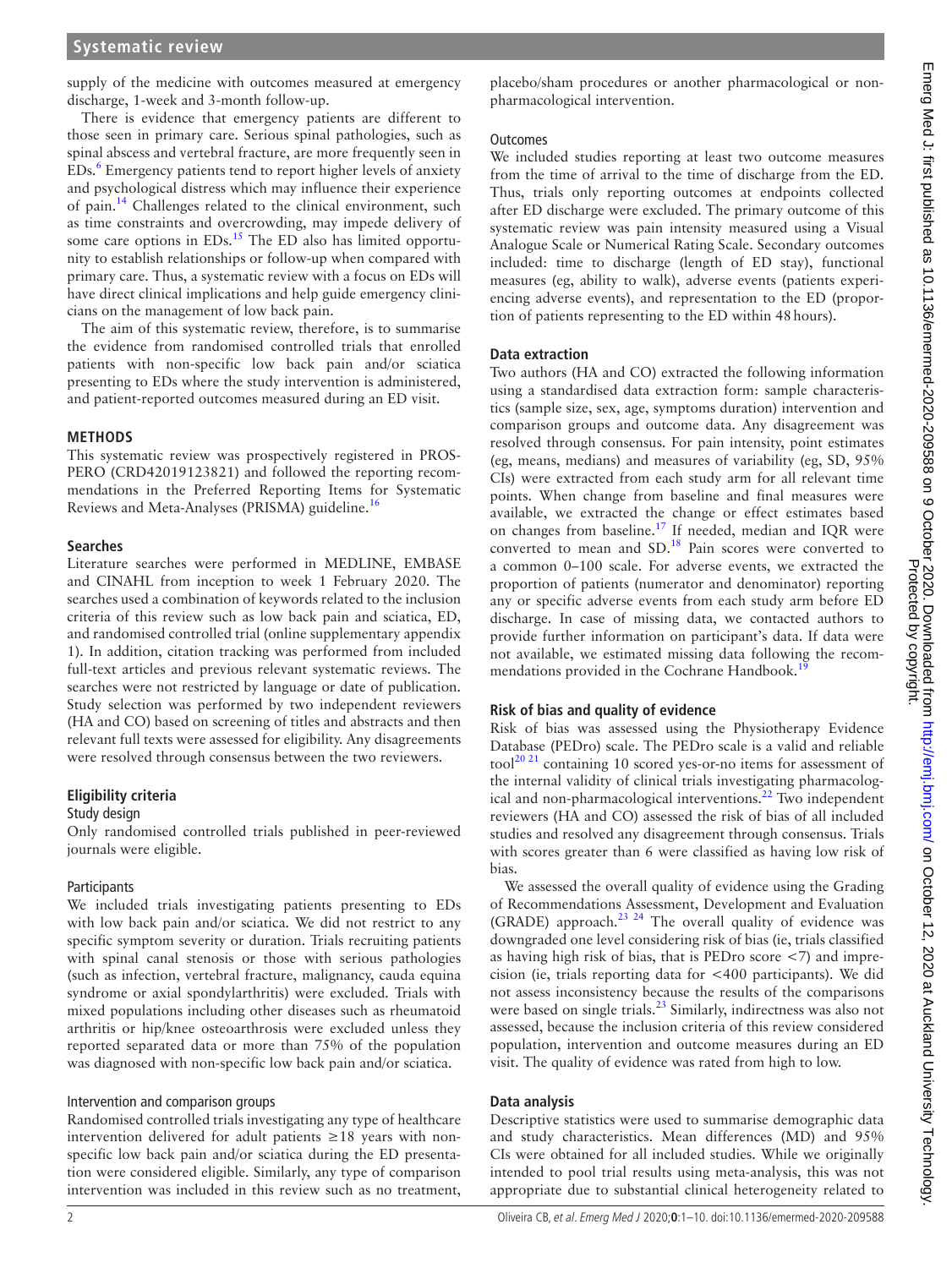### **Literature searches**



<span id="page-2-0"></span>**Figure 1** Study flow chart. ED, emergency department; LBP, low back pain; RCT, randomised controlled trial.

the experimental and control interventions. The closest we came to clinically homogeneous trials were three trials with a common control intervention (intravenous placebo), but the experimental interventions were very different (intravenous paracetamol, intravenous dexamethasone and intravenous morphine). We took the view that pooling across such different drugs would have limited clinical applicability for emergency physicians. As pooling would not be appropriate, the results were narratively described. The latest follow-up time reported by each trial was defined as the primary time point as this would be the closest to ED discharge and thus more relevant for emergency physicians. Since this time point varied between included trials, we also report effect sizes for all available time points in the tables and figures. Forest plots were created using Comprehensive Metaanalysis V.3.

### **RESULTS**

Literature searches yielded 2975 records. Of these, 36 records were selected after title and abstracts screening as potentially eligible to be included in this review. Finally, 15 trials were considered eligible and were included.[8 13 25–37](#page-8-6) [Figure](#page-2-0) 1 describes the study selection process of this review. Fifteen trials<sup>8 13 25-3</sup> provided data for 1802 participants. Twelve trials<sup>8 26-33 35-37</sup> included patients with non-specific low back pain and three trials<sup>13 25 34</sup> included patients with sciatica. The sample size of the included trials ranged from 30 to 518 participants and the mean age ranged from 31.5 to 45.1 years.

Two trials tested paracetamol, $13 \frac{32}{3}$  seven trials investigated NSAIDs,  $^{28-32}$  34 37 two trials evaluated corticosteroids,  $^{8}$   $^{25}$  one trial investigated two formulations of a muscle relaxant, $35$  five trials used opioid medicines,  $^{13}$   $^{26}$   $^{28}$   $^{31}$   $^{32}$  one trial used a pharmacotherapy  $\text{protocol}^{27}$  and one trial investigated a combination of thiocolchicoside, lidocaine and tenoxicam.<sup>37</sup> Four trials investigated non-pharmacological interventions including acupuncture,<sup>27 33</sup> a physiotherapy protocol<sup>36</sup> and trigger point injections of an anaesthetic.[29](#page-9-15)

The included trials used as comparison interventions a placebo treatment,<sup>28-31 34</sup> NSAIDs,<sup>[37](#page-9-13)</sup> usual ED care (ie, usual therapy provided at the discretion of the treating physician) $33$  or walking training/aids.[36](#page-9-14) [Table](#page-3-0) 1 describes in detail the characteristics of the included trials, including drug dosages and regimens.

### **Risk of bias**

[Table](#page-5-0) 2 reports risk of bias of the 15 trials using the PEDro scale. Most included trials had low risk of bias; only three trials<sup>27</sup> <sup>29</sup> <sup>33</sup> had high risk of bias with a PEDro score <7. The most common methodological flaws identified were lack of concealment allocation,  $26-29\frac{34\frac{35}{3}}{31}$  and blinding of therapists.<sup>[26 27 29 33 36 37](#page-9-17)</sup> A small proportion of trials did not blind participants or outcome assessors,<sup>[27–29 33 37](#page-9-12)</sup> did not provide data for  $>85\%$  of participants,  $8^{25}$  33 did not perform intention-to-treat analysis,  $26^{31}$  34 or did not report similar baseline characteristics.<sup>27</sup> All included trials reported appropriate random allocation, between group differences and variability measures.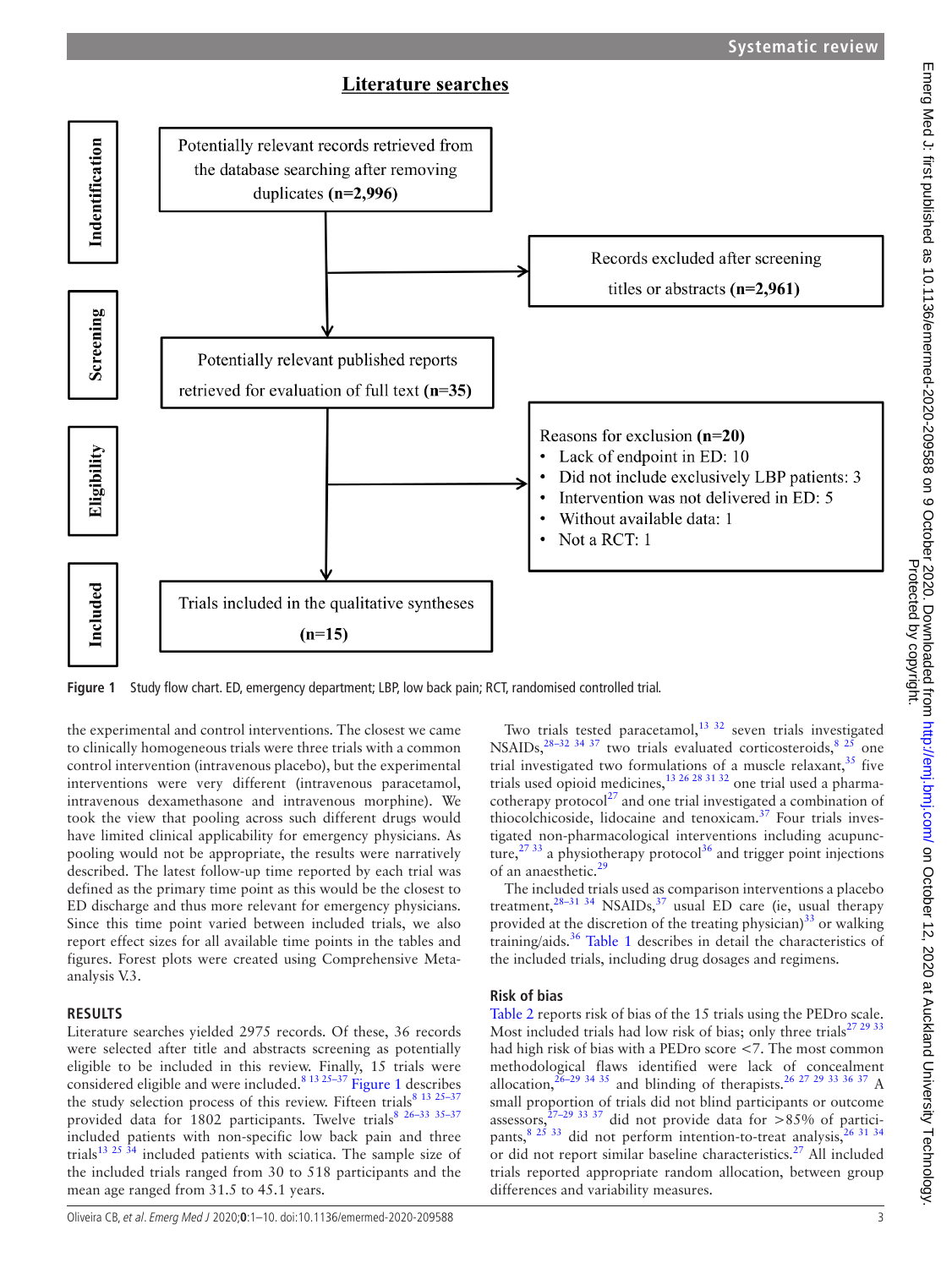<span id="page-3-0"></span>

| Table 1                                   |                      | Characteristics of the included studies                             |                                                                                                                                                                                                                                                                      |                                                                                                                                                                                                                                                                                                                                                                                                                                                              |                                                                                                                                       |
|-------------------------------------------|----------------------|---------------------------------------------------------------------|----------------------------------------------------------------------------------------------------------------------------------------------------------------------------------------------------------------------------------------------------------------------|--------------------------------------------------------------------------------------------------------------------------------------------------------------------------------------------------------------------------------------------------------------------------------------------------------------------------------------------------------------------------------------------------------------------------------------------------------------|---------------------------------------------------------------------------------------------------------------------------------------|
| <b>Study name</b>                         | Country              | Source                                                              | Sample characteristics                                                                                                                                                                                                                                               | <b>Interventions</b>                                                                                                                                                                                                                                                                                                                                                                                                                                         | Outcomes and endpoint(s)                                                                                                              |
| Akbas et al <sup>37</sup>                 | Turkey               | ED of a tertiary care hospital                                      | 120 patients with acute LBP<br>(duration of symptoms was not<br>specified)<br>Group 1: $n=60$ (45% female).<br>Median age (IQR): 38.9 (28.3-<br>44.8)<br>Group 2: n=60 (48% female).<br>Median age (IQR): 36.9 (27.5-<br>45.0)                                       | Group 1: mesotherapy (a minimum of 50 injections)<br>of 2 mg intradermal thiocolchicoside, 16.2 mg<br>lidocaine, and 5 mg tenoxicam<br>Group 2: systemic therapy of 50 mg intravenous<br>dexketoprofen for 5 min                                                                                                                                                                                                                                             | Pain (0-10)<br>Adverse events<br>Endpoint: after 15, 30 and<br>60 min of the intervention                                             |
| Balakrishnamoorthy<br>et al <sup>25</sup> | Australia            | EDs of two public hospitals                                         | 58 patients with sciatica<br>Group 1: n=29 (58% female).<br>Mean age (SD): 38.9 (9.1)<br>Group 2: n=29 (44% female).<br>Mean age (SD): 36.9 (9.9)                                                                                                                    | Both groups received a standardised regimen of<br>regular analgesia (ie, paracetamol/codeine, ibuprofen<br>and oral oxycodone as required), physiotherapy<br>referral and education<br>Group 1: single dose of 8 mg intravenous<br>dexamethasone (corticosteroid) in 2 mL<br>Group 2: 2 mL of a single dose of 0.9% intravenous<br>sodium chloride                                                                                                           | Pain (0-10)<br>Length of stay (minutes)<br>Adverse events<br>Endpoint: at discharge                                                   |
| Behrbalk et al <sup>26</sup>              | Israel               | ED of the Tel-Aviv Sourasky<br><b>Medical Center</b>                | 59 patients with acute LBP (less<br>than 3 weeks)<br>Group 1: n=30 (53% female). Mean<br>age (SD): 45.0 (11.0)<br>Group 2: $n=29$ (65% female). Mean<br>age (SD): 42.0 (12.0)                                                                                        | Group 1: single dose of 0.1 mg/kg (up to 10 mg)<br>intravenous morphine administered in a 150 mL<br>normal saline infusion for 30 min<br>Group 2: single dose of 0.1 mg/kg (up to 10 mg)<br>intravenous morphine with 25 mg promethazine<br>administered similarly                                                                                                                                                                                           | Pain (0-100)<br>Length of stay (minutes)<br>Functional outcome (ability<br>to walk)<br>Adverse events<br>Endpoint: after intervention |
| Cohen et $al27$                           | Australia            | Four large EDs in Melbourne -<br>two public and two private         | 518 patients with acute LBP<br>(duration of symptoms was not<br>specified)<br>Group 1: n=174 (48% female).<br>Mean age (SD): 42.1 (15.8)<br>Group 2: n=178 (47% female).<br>Mean age (SD): 40.5 (14.5)<br>Group 3: n=166 (47% female).<br>Mean age (SD): 40.3 (15.0) | Group 1: acupuncture with treatment protocols<br>determined by a panel of specialist acupuncturists,<br>provided predetermined points for each condition<br>Group 2: pharmacotherapy according to a<br>standardised protocol based on the relevant national<br>guidelines of the National Institute of Clinical Studies<br>and the National Health and Medical Research Council<br>Group 3: combination of the acupuncture and<br>pharmacotherapy treatments | Pain (0-10)<br>Length of stay (hours)<br>Adverse events<br>Endpoint: after an hour                                                    |
| Eken et $al^{32}$                         | Turkey               | ED of a tertiary care university<br>hospital                        | 137 patients with acute LBP<br>(starting over the last week), 39%<br>female and mean age (SD) of 31.5<br>(9.5)<br>Group $1: n=46$<br>Group $2: n=45$<br>Group $3: n=46$                                                                                              | Group 1: single dose of 1 g intravenous paracetamol<br>in 100 mL normal saline solution<br>Group 2: single dose of 0.1 mg/kg intravenous<br>morphine in 100 mL normal saline<br>Group 3: single dose of 50 mg intravenous<br>dexketoprofen in 100 mL normal saline solution                                                                                                                                                                                  | Pain (0-100)<br>Adverse events<br>Endpoint: after 15 and 30 min of<br>the intervention                                                |
| Ergun et al <sup>35</sup>                 | Turkey               | ED of tertiary care university<br>hospital                          | 72 patients with LBP (duration of<br>symptoms was not specified)<br>age (SD): 36.0 (10.0)<br>Group 2: n=40 (27% female). Mean<br>age (SD): 38.0 (11.0)                                                                                                               | Group 1: 2 tablets of 400 mg oral phenyramidol plus<br>3 mL of intramuscular saline solution<br>Group 1: n=39 (33% female). Mean Group 2: single dose of 800 mg intramuscular<br>phenyramidol plus placebo tablets                                                                                                                                                                                                                                           | Pain (0-100)<br>Adverse events                                                                                                        |
| Eskin et al <sup>8</sup>                  | <b>United States</b> | A suburban ED with an annual<br>patient census of 80000<br>patients | 79 patients with LBP (last 48 hours<br>back pain)<br>Group 1: n=39 (33% female). Mean tablet<br>age (SD): 39.0 (8.0)<br>Group 2: n=40 (27% female). Mean<br>age (SD): 41.0 (9.0)                                                                                     | Group 1: single dose of 50 mg oral prednisone<br>or acute exacerbation of chronic low Group 2: The placebo group received the same<br>regimen as the study group, using an inactive oral                                                                                                                                                                                                                                                                     | Pain (0-10)<br>Endpoint: at discharge                                                                                                 |
| Fox et $a^{33}$                           | <b>United States</b> | ED of an urban academic<br>medical centre                           | 30 patients with acute and acute-<br>on-chronic LBP<br>Group 1: n=15 (53% female). Mean<br>age: 43.0<br>Group 2: n=15 (60% female). Mean<br>age: 38.0                                                                                                                | Group 1: battlefield acupuncture (placement of<br>indwelling semipermanent needles in up to five<br>prespecified points on the ear, corresponding with<br>established auricular acupuncture points) plus<br>standard therapy<br>Group 2: standard therapy provided at the discretion<br>of the treating physician                                                                                                                                            | Pain (0-10)<br>Adverse events<br>Endpoint: 30 min                                                                                     |
| Innes et $al^{28}$                        | Canada               | EDs of six university and<br>community hospitals                    | 113 patients with acute LBP (less<br>than 72 hours)<br>Group 1: n=55 (19% female). Mean<br>age (SD): 33.1 (9.8)<br>Group 2: n=58 (23% female). Mean orally, in the same regimen<br>age (SD): 36.0 (10.1)                                                             | Group 1: 10 mg oral ketorolac tromethamine. Then,<br>10 mg every 4 to 6 hours as needed, up to four doses<br>in 24 hours<br>Group 2: 600 mg paracetamol plus 60 mg codeine                                                                                                                                                                                                                                                                                   | Pain (0-10)<br>Adverse events<br>Endpoint: after 30 min, 1, 2, 3, 4,<br>5, 6 hours of the intervention                                |
| Kocak et al <sup>29</sup>                 | Turkey               | ED of a tertiary care university<br>hospital                        | 54 patients with acute LBP (less<br>than 48 hours)<br>Group 1: $n=32$ (47% female). Mean<br>age (SD): 40.9 (13.2)<br>Group 2: n=22 (36% female). Mean<br>age (SD): 45.1 (13.0)                                                                                       | Group 1: single dose of 50 mg intravenous<br>dexketoprofen in 100 cc isotonic solution over 5 min<br>Group 2: trigger point injection of anaesthetic (2%<br>lidocaine, 2.5-cc from 100 mg 5-cc of ampoule with<br>2.5-cc saline mixture). Then, the identified point was<br>needled several times                                                                                                                                                            | Pain (0-10)<br>Adverse events<br>Endpoint: after 5, 15, 30 min,<br>and an hour of the intervention                                    |
| Lau et a $l^{36}$                         | Hong Kong            | ED of a local acute hospital                                        | 110 patients with acute LBP (less<br>than 24 hours)<br>Group 1: n=55 (62% female). Mean<br>age (SD): 52.0 (18.0)<br>age (SD): 49.0 (15.0)                                                                                                                            | Group 1: education session with a Back Care Booklet,<br>mobility training in daily tasks (eg, sitting to standing),<br>walking training and walking aids, and interferential<br>therapy<br>Group 2: n=55 (60% female). Mean Group 2: control group including walking training and before discharge.<br>prescription of walking aids as indicated                                                                                                             | Pain (0-10)<br>Functional outcomes (RMDQ<br>and Back Performance Scale)<br>Endpoint: post-intervention but                            |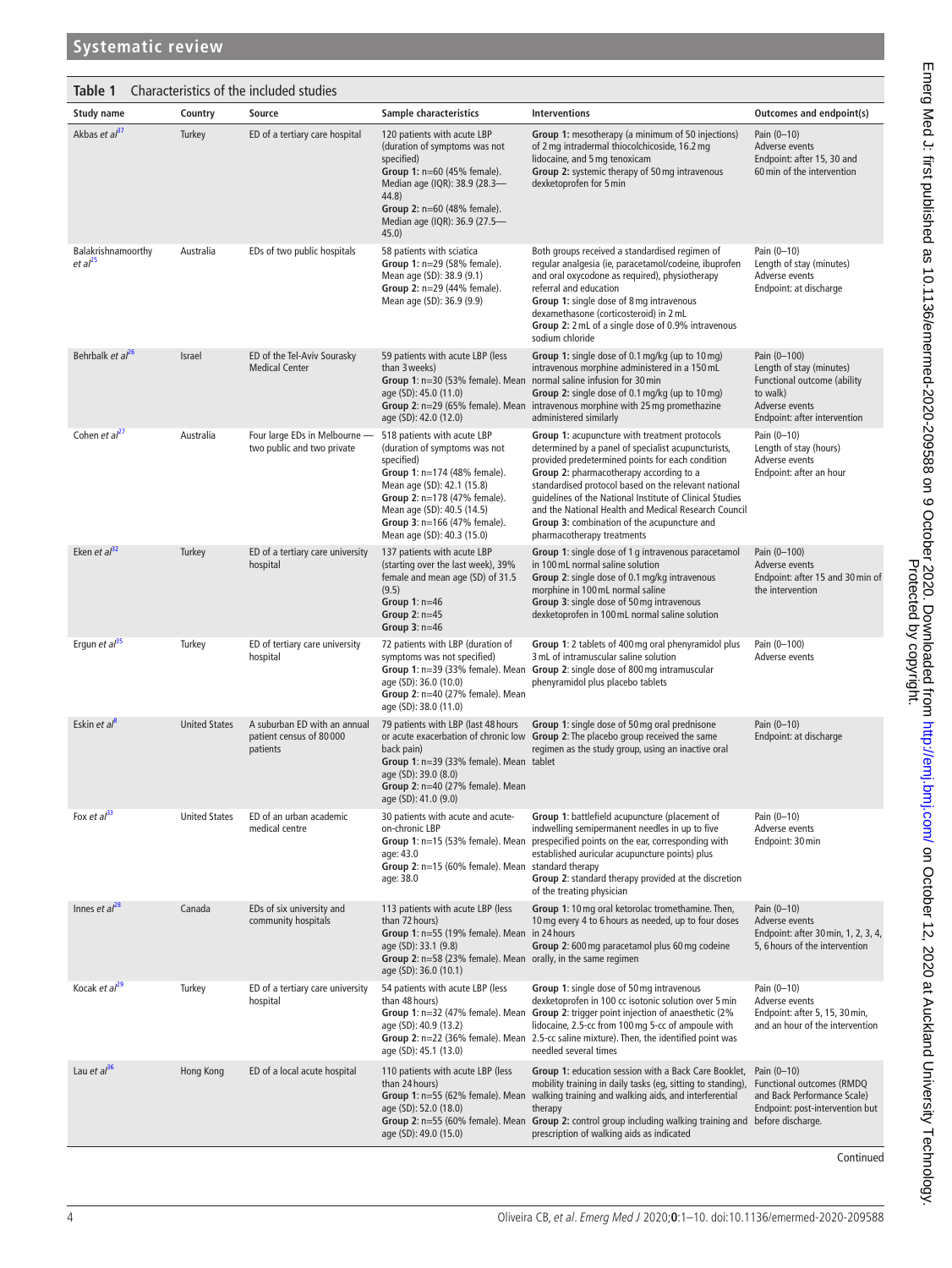#### **Study name Country Source Sample characteristics Interventions Outcomes and endpoint(s)** Serinken *et al*<sup>[13](#page-9-9)</sup> Turkey ED of four tertiary care hospitals 300 patients with sciatica **Group 1**: n=100 (52% female). Mean age (SD): 44.6 (10.2) **Group 2**: n=100 (57% female). Mean age (SD): 43.7 (9.8) **Group 3**: n=100 (43% female). Mean age (SD): 40.3 (9.5) **Group 1**: single dose of 0.1mg/kg intravenous morphine in 100mL of normal saline **Group 2**: single dose of 1 g intravenous paracetamol in 100mL of normal saline (Perfalgan, Bristol Myers) **Group 3**: single dose of 100mL intravenous normal saline Pain (0–100) Adverse events Endpoint: after 15 and 30min of the intervention Serinken *et al*<sup>[30](#page-9-20)</sup> Turkey EDs of three tertiary care hospitals 140 patients with acute LBP (less than 24 hours), 44% female and mean age (SD) of 35.0 (12.0) **Group 1**: n=70 **Group 2**: n=70 All the study patients received 50mg intravenous dexketoprofen (Fastjel, ARVELES) **Group 1**: 2 g of 2.5% ketoprofen gel was administered over the area with pain and tenderness **Group 2**: placebo gel Pain (0–100) Adverse events Endpoint: after 15 and 30min of the intervention Tanen *et al*<sup>[34](#page-9-22)</sup> United States ED of a tertiary care medical centre that serves beneficiaries of active duty and retired military personnel 41 patients with acute sciatica **Group 1**: n=20 (36% female). Mean age (SD): 39.0 (12.0) **Group 2**: n=21 (50% female). Mean age (SD): 36.0 (10.0) **Group 1**: single dose of 100mg intravenous lidocaine over 2min followed by a 10-cc normal saline flush **Group 2**: single dose of 30mg intravenous ketorolac over 2min also followed by a 10-cc normal saline flush Pain (0–100) Endpoint: after an hour of the intervention Veenema *et al*<sup>[31](#page-9-21)</sup> United States ED of an urban university hospital 153 patients with LBP (duration of symptoms was not specified) **Group 1**: n=79 (40% female). Mean age (SD): 36.0 (12.1) **Group 2**: n=74 (37% female). Mean age (SD): 35.5 (12.8) **Group 1**: single dose of 1mg/kg intramuscular meperidine (pethidine) **Group 2**: single dose of 60mg intramuscular ketorolac Pain (0–100) Adverse events Endpoint: after an hour of the intervention **Table 1** Continued

ED, emergency department; ID, intradermal; IM, intramuscular; LBP, low back pain; NSAIDs, non-steroidal anti-inflammatory drugs; ;RMDQ, Roland Morris Disability Questionnaire.

#### **Quality of the evidence: GRADE ratings**

The overall quality of evidence of the included interventions on pain intensity varied from low (downgraded for risk of bias or imprecision) to moderate (downgraded for imprecision). The sample size and risk of bias for secondary outcomes were similar to pain intensity, thus the quality of evidence for functional outcomes, length of ED stay and adverse events was also rated as low or moderate. [Online supplementary appendix 2](https://dx.doi.org/10.1136/emermed-2020-209588) describes the overall quality of evidence using the GRADE approach on pain intensity.

#### **Pain intensity**

Figures [2 and 3](#page-6-0) detail the effects of the interventions on pain intensity in patients with non-specific low back pain and sciatica, respectively.

#### Paracetamol

For sciatica, 1g intravenous paracetamol $13$  was more effective than placebo (100mL intravenous saline) at 15 and 30min—for example, at 30 min MD was −15.7, 95% CI −19.8 to −11.6. The quality of evidence was moderate.

#### Non-steroidal anti-inflammatory drugs

For non-specific low back pain, 2 g of 2.5% ketoprofen gel<sup>30</sup> was more effective than placebo gel at 30min (MD −15.0, 95%CI −21.0 to −9.0). We found that 60mg intramuscular ketorolac or 1mg/kg intramuscular meperidine had similar effects at  $60$  min.<sup>[31](#page-9-21)</sup> There were no differences between  $50$  mg intravenous dexketoprofen and 1g intravenous paracetamol at 15 and 30min.[32](#page-9-19) A combination of 2mg intradermal thiocolchicoside, 16.2mg lidocaine and 5mg tenoxicam was more effective than 50 mg intravenous dexketoprofen at 15, 30 and 60 min.<sup>[37](#page-9-13)</sup> These findings are summarised in [figure](#page-6-0) 2.

For sciatica, 30 mg intravenous ketorolac<sup>34</sup> showed no advantage over 100mg intravenous lidocaine at 60min ([figure](#page-6-1) 3). The quality of evidence for these comparisons was moderate.

#### Muscle relaxants

For non-specific low back pain, 800mg intramuscular phenyramidol was not more effective than two tablets of 400mg oral

phenyramidol at 30, 60, 90 and 120min [\(figure](#page-6-0) 2; moderate quality evidence).<sup>[35](#page-9-11)</sup>

#### Corticosteroids

For non-specific low back pain,  $50 \text{ mg}$  oral prednisone<sup>[8](#page-8-6)</sup> was not superior to oral placebo at ED discharge ([figure](#page-6-0) 2). Time of discharge was not reported by the authors.

For sciatica, 8 mg intravenous dexamethasone<sup>[25](#page-9-18)</sup> was not superior to placebo (0.9% intravenous sodium chloride) at emergency discharge [\(figure](#page-6-1) 3). The median length of stay ranged from 3.5 to 18.8hours across both groups. The quality of evidence was moderate.

#### **Opioids**

For non-specific low back pain, 0.1mg/kg intravenous morphine $32$  was more effective than 1g intravenous paracetamol at 15 min (MD −11.4, 95% CI −21.6 to −1.2), but not at 30min. Similarly, 0.1mg/kg intravenous morphine was superior to 50 mg intravenous dexketoprofen at  $15$  and 30 min.<sup>[32](#page-9-19)</sup> We found that 600 mg oral paracetamol plus 60 mg codeine provided similar pain relief to 10mg oral ketorolac tromethamine at 30min and at each hour until 6hours after the intervention.<sup>28</sup> Similarly, there was no difference between  $0.1 \text{ mg/kg}$ intravenous morphine plus 25mg promethazine and 0.1mg/kg intravenous morphine alone shortly after the administration.<sup>2</sup> These findings are summarised in [figure](#page-6-0) 2.

For sciatica,  $0.1 \text{ mg/kg}$  intravenous morphine<sup>13</sup> was more effective than placebo at 15 and 30min—for example, at 30 minutes MD was  $-39.3$ , 95% CI  $-43.5$  to  $-35.1$ . This same trial<sup>13</sup> showed that  $0.1 \text{ mg/kg}$  intravenous morphine was more effective than 1g intravenous paracetamol at 15 and 30min ([figure](#page-6-1) 3). The quality of evidence was moderate.

#### Non-pharmacological treatments

For non-specific low back pain, auricular acupuncture plus usual ED care was more effective than usual ED care alone.<sup>33</sup> In another trial with three groups, however, acupuncture was not more effective than pharmacotherapy or acupuncture plus pharmacotherapy, nor was pharmacotherapy superior to acupunc-ture plus pharmacotherapy.<sup>[27](#page-9-12)</sup> Trigger point injections showed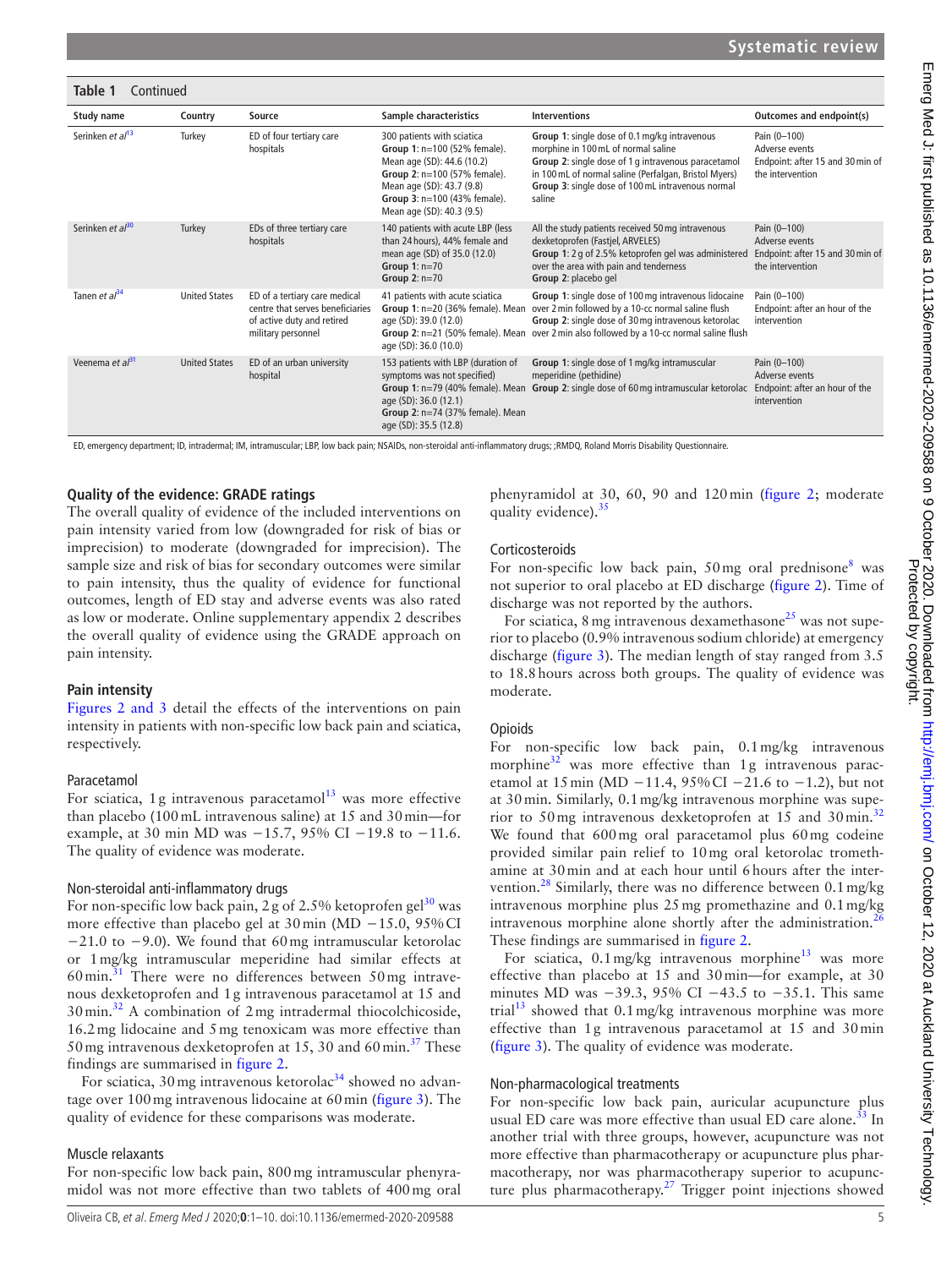| Table 2 Risk of bias of the included studies according to the PEDro scale |                      |                         |                                  |                         |                       |                      |                             |                                |                                      |                                               |                     |
|---------------------------------------------------------------------------|----------------------|-------------------------|----------------------------------|-------------------------|-----------------------|----------------------|-----------------------------|--------------------------------|--------------------------------------|-----------------------------------------------|---------------------|
| Studies                                                                   | allocation<br>Random | Concealed<br>allocation | similar at<br>baseline<br>Groups | Participant<br>blinding | Therapist<br>blinding | Assessor<br>blinding | dropout rate<br>${}_{15\%}$ | Intention-to-treat<br>analysis | difference reported<br>Between-group | and variability<br>Point estimate<br>reported | $(0 - 10)$<br>Total |
| Akbas et al <sup>37</sup>                                                 | Yes                  | Yes                     | Yes                              | $\frac{1}{2}$           | $\frac{1}{2}$         | $\frac{1}{2}$        | Yes                         | Yes                            | Yes                                  | Yes                                           |                     |
| Balakrishnamoorthy et al <sup>25</sup>                                    | Yes                  | Yes                     | Yes                              | Yes                     | Yes                   | Yes                  | $\tilde{z}$                 | Yes                            | Yes                                  | Yes                                           | െ                   |
| Behrbalk et al <sup>26</sup>                                              | Yes                  | $\frac{1}{2}$           | Yes                              | Yes                     | $\frac{1}{2}$         | Yes                  | Yes                         | $\geq$                         | Yes                                  | Yes                                           |                     |
| Cohen et al <sup>27</sup>                                                 | Yes                  | $\frac{1}{2}$           | Yes                              | $\geq$                  | $\frac{1}{2}$         | $\frac{1}{2}$        | $\tilde{z}$                 | Yes                            | Yes                                  | Yes                                           | S                   |
| Ergun et al <sup>35</sup>                                                 | Yes                  | $\frac{1}{2}$           | Yes                              | Yes                     | Yes                   | Yes                  | Yes                         | Yes                            | Yes                                  | Yes                                           | თ                   |
| Eken et al <sup>32</sup>                                                  | Yes                  | Yes                     | Yes                              | Yes                     | Yes                   | Yes                  | Yes                         | Yes                            | Yes                                  | Yes                                           | $\supseteq$         |
| Eskin et al <sup>8</sup>                                                  | Yes                  | Yes                     | Yes                              | Yes                     | Yes                   | Yes                  | $\geq$                      | Yes                            | Yes                                  | Yes                                           | 9                   |
| Fox et $a^{33}$                                                           | Yes                  | Yes                     | $\frac{1}{2}$                    | 2                       | $\geq$                | $\frac{1}{2}$        | $\tilde{z}$                 | Yes                            | Yes                                  | Yes                                           | LO                  |
| Innes et al <sup>28</sup>                                                 | Yes                  | $\frac{1}{2}$           | Yes                              | Yes                     | Yes                   | Yes                  | Yes                         | Yes                            | Yes                                  | Yes                                           | 9                   |
| Kocak et al <sup>29</sup>                                                 | Yes                  | å                       | Yes                              | $\geq$                  | $\geq$                | $\frac{1}{2}$        | Yes                         | Yes                            | Yes                                  | Yes                                           | စ                   |
| Lau et al <sup>36</sup>                                                   | Yes                  | Yes                     | Yes                              | $\frac{1}{2}$           | $\frac{1}{2}$         | $\frac{1}{2}$        | Yes                         | Yes                            | Yes                                  | Yes                                           | $\overline{ }$      |
| Serinken et al <sup>13</sup>                                              | Yes                  | Yes                     | Yes                              | yes                     | Yes                   | Yes                  | Yes                         | Yes                            | Yes                                  | Yes                                           | $\approx$           |
| Serinken et al <sup>30</sup>                                              | Yes                  | Yes                     | Yes                              | Yes                     | Yes                   | Yes                  | Yes                         | Yes                            | Yes                                  | Yes                                           | $\overline{0}$      |
| Tanen et al <sup>34</sup>                                                 | Yes                  | å                       | Yes                              | yes                     | yes                   | yes                  | Yes                         | å                              | yes                                  | Yes                                           | $\infty$            |
| Veenema et al <sup>at</sup>                                               | Yes                  | Yes                     | Yes                              | Yes                     | Yes                   | Yes                  | Yes                         | $\frac{1}{2}$                  | Yes                                  | Yes                                           | 9                   |
| PEDro, Physiotherapy Evidence Database.                                   |                      |                         |                                  |                         |                       |                      |                             |                                |                                      |                                               |                     |

superior pain relief than 50mg intravenous dexketoprofen at  $5, 10, 15, 30$  and 60 min.<sup>29</sup> A physiotherapy protocol was not more effective than walking training/aids at ED discharge.<sup>36</sup> The quality of evidence was low.

## **Functional outcomes**

### **Opioids**

There was no difference between 0.1mg/kg intravenous morphine alone and 0.1mg/kg intravenous morphine plus 25mg promethazine on the proportion of patients who were able to walk independently at discharge (percentage difference: −6.2%, 95%CI −13% to 25%), or assisted (percentage difference:  $-6.2\%$ , 95% CI  $-13$  to 25).<sup>26</sup> The quality of the evidence was moderate.

### Non-pharmacological treatments

Physiotherapy was not superior to walking training/aids on disability measured using the Roland Morris Disability Questionnaire (MD  $-0.3$  out of 24 points, 95%CI  $-2.8$  to 2.2) or mobility measured by the Back Performance Scale (MD −0.6 out of 15 points,  $95\%$  CI −1.7 to 0.6).<sup>[36](#page-9-14)</sup> The quality of the evidence was moderate.

### **Length of ED stay**

#### Corticosteroids

We found that 8mg intravenous dexamethasone vs placebo led to shorter ED stay for patients with sciatica (MD −15.3min, 95% CI  $-18.4$  to  $-12.2$ ; moderate quality evidence).<sup>[25](#page-9-18)</sup>

### **Opioids**

Receiving 0.1mg/kg intravenous morphine alone resulted in significantly shorter visits than taking 0.1mg/kg intravenous morphine plus promethazine 25mg in patients with non-specific low back pain (MD −78.0min, 95%CI −140.0 to −16.0; moderate quality evidence).<sup>26</sup>

### Non-pharmacological treatments

There was no statistically significant difference ( $p=0.87$ , low quality evidence) in the length of ED stay of patients with non-specific low back pain receiving acupuncture (median 3.8hours, IQR 2.9–4.9), pharmacotherapy (median 3.9hours, IQR 2.7–5.3) or acupuncture plus pharmacotherapy (median 3.7 hours, IQR 2.8-4.8).<sup>27</sup>

### **Adverse events**

[Table](#page-7-0) 3 shows adverse event data of 12 trials<sup>13 25-33 35 37</sup> including 1396 patients with non-specific low back pain and 358 patients with sciatica.

### Non-steroidal anti-inflammatory drugs

One patient receiving 2g of 2.5% of ketoprofen gel reported vertigo and another in the placebo group reported nausea (moderate quality evidence). $\frac{3}{2}$ 

### Muscle relaxants

<span id="page-5-0"></span>There was no difference (moderate quality evidence) in the number of patients reporting adverse events after receiving 800mg intramuscular phenyramidol or  $800$  mg oral phenyramidol.<sup>[35](#page-9-11)</sup>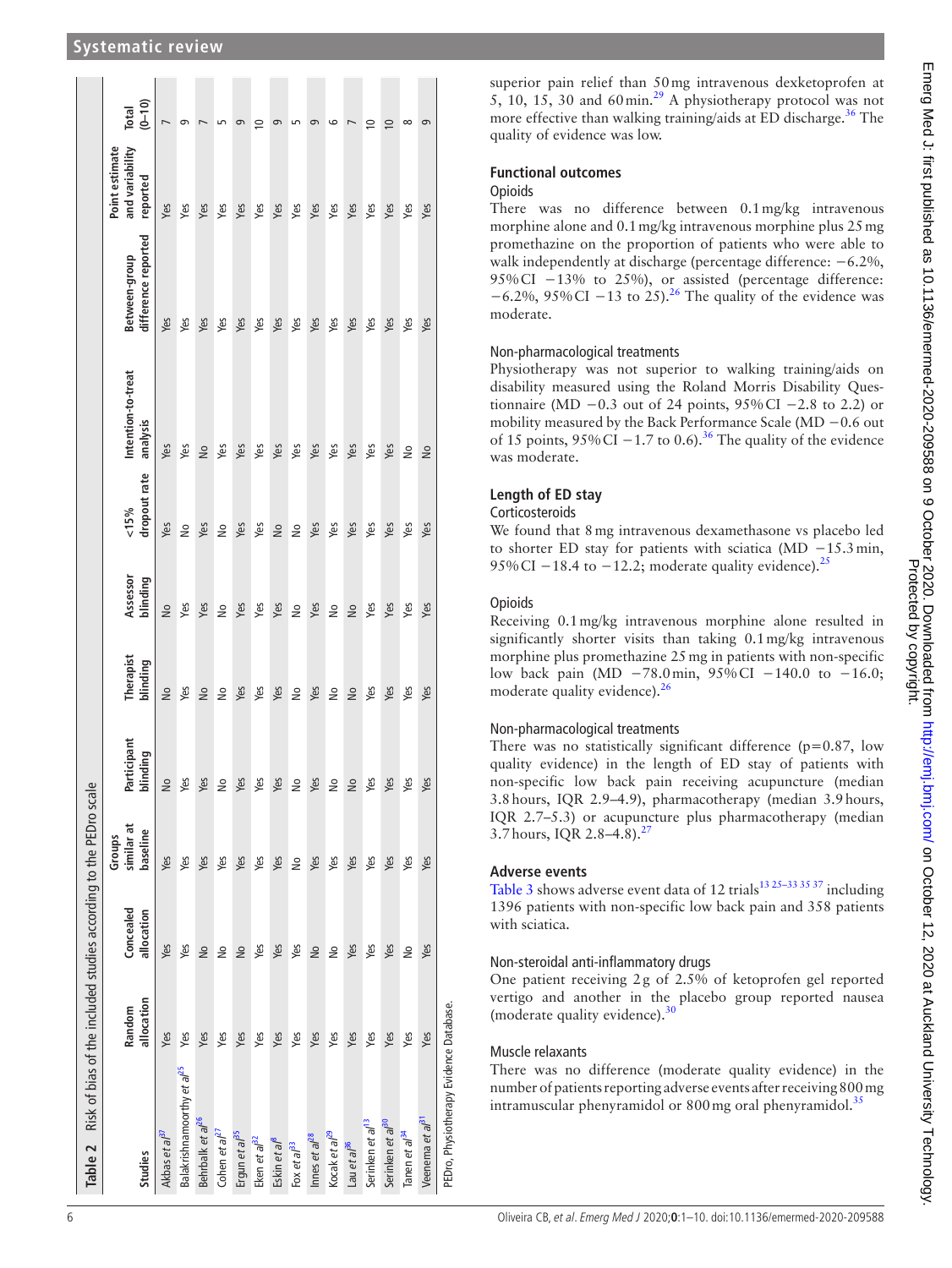| Study name, by comparison      | <b>Comparisons</b>                                            | Time point        |         | Sample size | Mean difference (95% CI) | Mean difference (95% CI)       |
|--------------------------------|---------------------------------------------------------------|-------------------|---------|-------------|--------------------------|--------------------------------|
| Pharmacological vs placebo     | <b>Group A vs Group B</b>                                     |                   | Group A | Group B     |                          |                                |
| Serinken 2016b                 | Ketoprofen gel vs placebo gel                                 | $15$ min          | 70      | 70          |                          | $1.0$ (-3.2 to 5.2)            |
| Serinken 2016b                 | Ketoprofen gel vs placebo gel                                 | 30 min            | 70      | 69          |                          | $-15.0$ ( $-21.0$ to $-9.0$ )  |
| <b>Eskin 2014</b>              | Oral prednisone vs oral placebo                               | At discharge      | 39      | 40          |                          | 9.0 (-0.7 to 18.7)             |
| <b>Pharmacological options</b> |                                                               |                   |         |             |                          |                                |
| Innes 1998                     | Oral ketorolac vs oral paracetamol-codeine                    | 30 min            | 55      | 58          |                          | $2.2$ (-4.5 to 8.9)            |
| <b>Innes 1998</b>              | Oral ketorolac vs oral paracetamol-codeine                    | 1 hour            | 55      | 58          |                          | $3.0$ (-4.4 to 10.4)           |
| Innes 1998                     | Oral ketorolac vs oral paracetamol-codeine                    | 2 hours           | 55      | 58          |                          | 2.6 $(-5.3 \text{ to } 10.5)$  |
| Innes 1998                     | Oral ketorolac vs oral paracetamol-codeine                    | 3 hours           | 55      | 58          |                          | 2.2 (-6.0 to 10.4)             |
| Innes 1998                     | Oral ketorolac vs oral paracetamol-codeine                    | 4 hours           | 55      | 58          |                          | $0.1$ (-8.3 to 8.5)            |
| <b>Innes 1998</b>              | Oral ketorolac vs oral paracetamol-codeine                    | 5 hours           | 55      | 58          |                          | $0.4$ (-8.1 to 8.9)            |
| Innes 1998                     | Oral ketorolac vs oral paracetamol-codeine                    | 6 hours           | 55      | 58          |                          | $-0.5$ ( $-9.0$ to $8.0$ )     |
| Ergun 2010                     | IM pheranydol vs oral pheranydol                              | 30 min            | 27      | 45          |                          | $0.8$ (-9.7 to 11.3)           |
| Ergun 2010                     | IM pheranydol vs oral pheranydol                              | $60$ min          | 27      | 45          |                          | 3.8 (-7.8 to 15.4)             |
| Ergun 2010                     | IM pheranydol vs oral pheranydol                              | 90 min            | 27      | 45          |                          | $2.3$ (-6.7 to 11.3)           |
| Ergun 2010                     | IM pheranydol vs oral pheranydol                              | $120 \text{ min}$ | 27      | 45          |                          | 0.8 (-11.7 to 11.3)            |
| Eken 2014                      | IV dexketoprophen vs IV paracetamol                           | $15 \text{ min}$  | 46      | 46          |                          | 3.9 (-5.1 to 12.9)             |
| Eken 2014                      | IV dexketoprophen vs IV paracetamol                           | 30 min            | 46      | 46          |                          | 7.3 (-2.6 to 17.2)             |
| Akbas 2019                     | ID thiocolchicoside, tenoxicam, lidocaine vs IV dexketoprofen | $15 \text{ min}$  | 60      | 60          |                          | $-8.1$ ( $-12.4$ to $-3.8$ )   |
| Akbas 2019                     | ID thiocolchicoside, tenoxicam, lidocaine vs IV dexketoprofen | 30 min            | 60      | 60          |                          | $-15.2$ ( $-20.9$ to $-9.5$ )  |
| Akbas 2019                     | ID thiocolchicoside, tenoxicam, lidocaine vs IV dexketoprofen | $60 \text{ min}$  | 60      | 60          |                          | $-17.1$ ( $-23.3$ to $-11.0$ ) |
| Eken 2014                      | IV morphine vs IV paracetamol                                 | $15 \text{ min}$  | 45      | 46          |                          | $-11.4$ ( $-21.6$ to $-1.2$ )  |
| <b>Eken 2014</b>               | IV morphine vs IV paracetamol                                 | 30 min            | 45      | 46          |                          | $-3.9$ ( $-13.3$ to $5.5$ )    |
| Veneema 2000                   | IM ketorolac vs IM meperidine                                 | 1 hour            | 79      | 74          |                          | $-7.0$ ( $-16.2$ to 2.2)       |
| Eken 2014                      | IV morphine vs IV dexketoprophen                              | $15 \text{ min}$  | 45      | 46          |                          | $-15.3$ ( $-24.8$ to $-5.8$ )  |
| Eken 2014                      | IV morphine vs IV dexketoprophen                              | $30 \text{ min}$  | 45      | 46          |                          | $-11.2$ ( $-20.3$ to $-2.2$ )  |
| Behrbalk 2014                  | IV morphine vs IV morphine plus promethazine                  | After treatment   | 30      | 29          |                          | $-4.0$ ( $-10.9$ to 2.9)       |
| Non-pharmacological options    |                                                               |                   |         |             |                          |                                |
| Cohen 2017                     | Acupuncture vs pharmacotherapy                                | 1 hour            | 92      | 91          |                          | $0.0$ (-7.3 to 7.3)            |
| Cohen 2017                     | Acupuncture vs acupuncture plus pharmacotherapy               | 1 hour            | 92      | 87          |                          | $2.1$ ( $-5.4$ to $9.6$ )      |
| Cohen 2017                     | Pharmacotherapy vs acupuncture <i>plus</i> pharmacotherapy    | 1 hour            | 92      | 178         |                          | $1.7$ (-4.8 to 8.2)            |
| Fox 2018                       | Acupuncture vs standard care                                  | 1 hour            | 15      | 15          |                          | $-17.0$ ( $-33.6$ to $-0.4$ )  |
| Kocach 2019                    | Trigger point injection vs IV dexketoprophen                  | 5 min             | 22      | 32          |                          | $-34.5$ ( $-47.6$ to $-21.4$ ) |
| Kocach 2019                    | Trigger point injection vs IV dexketoprophen                  | $10 \text{ min}$  | 22      | 32          |                          | $-37.7$ ( $-50.2$ to $-25.2$ ) |
| Kocach 2019                    | Trigger point injection vs IV dexketoprophen                  | $15 \text{ min}$  | 22      | 32          |                          | $-34.3$ ( $-46.0$ to $-22.6$ ) |
| Kocach 2019                    | Trigger point injection vs IV dexketoprophen                  | 30 min            | 22      | 32          |                          | $-27.3$ ( $-38.9$ to $-15.7$ ) |
| Kocach 2019                    | Trigger point injection vs IV dexketoprophen                  | 1 hour            | 22      | 32          |                          | $-21.8$ $(-32.7$ to $-10.9$ )  |
| Lau 2008                       | Physiotherapy vs standard care                                | At discharge      | 55      | 55          | ╋                        | $-16.0$ ( $-22.4$ to $-9.6$ )  |
|                                |                                                               |                   |         | $-100.0$    | $-50.0$<br>0.0           | 50.0<br>100.0                  |

<span id="page-6-0"></span>**Figure 2** Effects of emergency department interventions on pain scores of patients with non-specific low back pain. ID, intradermal; IM, intramuscular; IV, intravenous.

#### Corticosteroids

There was no difference (moderate quality evidence) in adverse event rates between patients receiving 8mg intravenous dexa-methasone or placebo.<sup>[25](#page-9-18)</sup>

#### **Opioids**

Receiving 0.1mg/kg intravenous morphine plus 25mg promethazine resulted in more patients reporting drowsiness and sedation than those receiving 0.1mg/kg intravenous morphine alone (percentage difference 73%, 95%CI 50% to 85%), but no difference was found for nausea and vomiting (percentage difference 0.1%, 95% CI  $-13\%$  to 14%).<sup>[26](#page-9-17)</sup> Patients receiving 0.1mg/kg intravenous morphine or 1g intravenous paracetamol reported nausea and vertigo.<sup>[13](#page-9-9)</sup> In addition, one patient receiving 0.1mg/kg intravenous morphine reported hypotension whereas no patients in the placebo group reported adverse events.<sup>[13](#page-9-9)</sup> Patients receiving 1mg/kg intramuscular meperidine were 10.9 times more likely to experience adverse events (such as dizziness, nausea, sleepiness and dry mouth) compared with those receiving 60 mg intramuscular ketorolac (95% CI 4.6 to 25.7).<sup>[31](#page-9-21)</sup> Similarly, patients receiving 600mg oral paracetamol plus 60mg oral codeine were 3.5 times more likely to experience at least one adverse event compared with those receiving 10mg oral ketorolac tromethamine (95% CI 1.67 to 7.47).<sup>28</sup> There was no

**Favours Group B** 

**Favours Group A** 



<span id="page-6-1"></span>**Figure 3** Effects of emergency department interventions on pain scores of patients with sciatica. ID, intradermal; IM, intramuscular; IV, intravenous.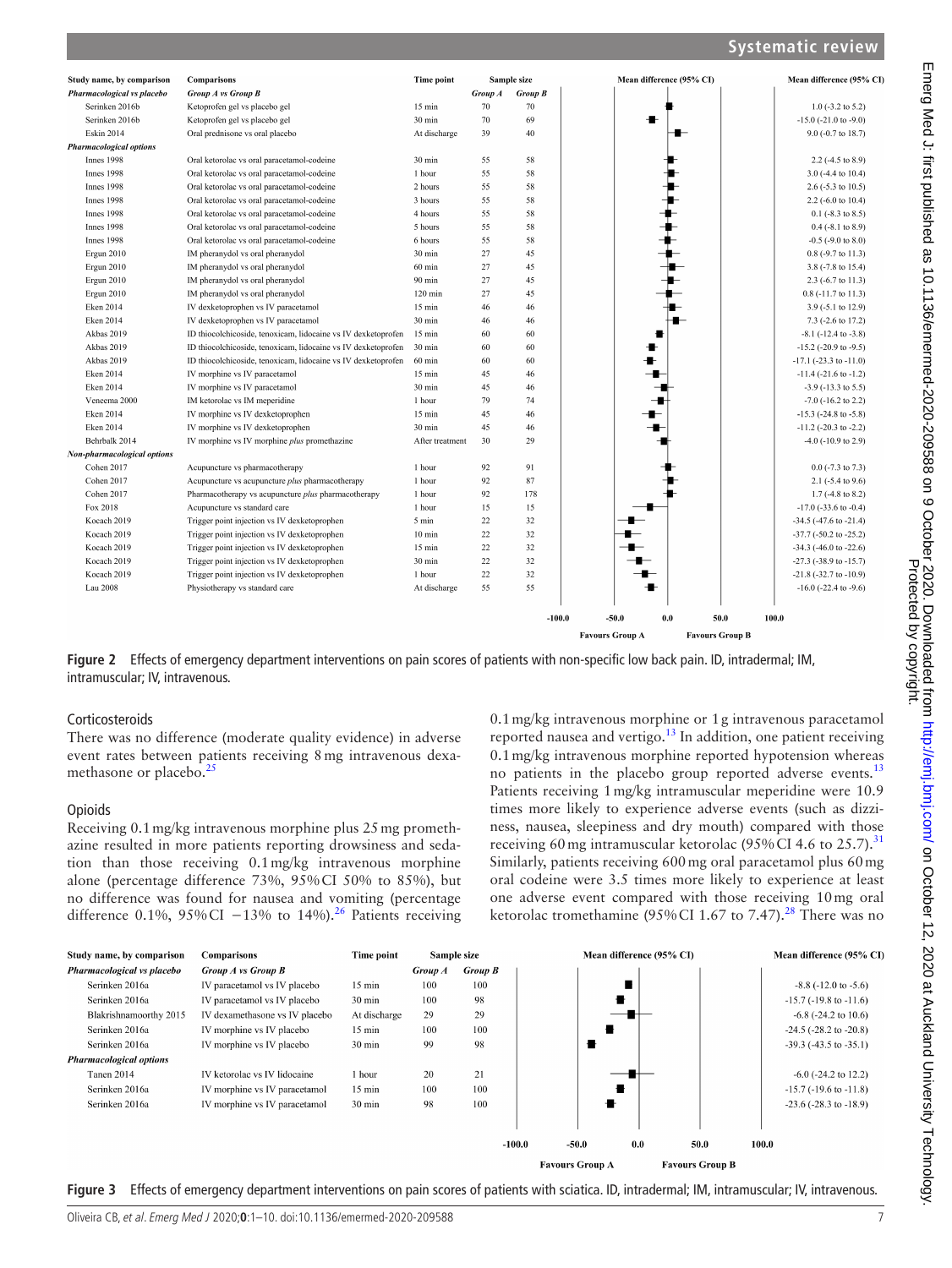| <b>Study name</b>                      | Group 1 (N of patients or<br>adverse events)  | Group 2 (N of patients or<br>adverse events)                        | Group 3 (N of patients or<br>adverse events) | Description of adverse events data                                                                                                                                                                                 |
|----------------------------------------|-----------------------------------------------|---------------------------------------------------------------------|----------------------------------------------|--------------------------------------------------------------------------------------------------------------------------------------------------------------------------------------------------------------------|
| Balakrishnamoorthy et al <sup>25</sup> | 8 mg intravenous<br>dexamethasone (NS)        | Placebo (NS)                                                        | N/A                                          | Incidence of adverse events (ie, nausea, mild headache, light-<br>headedness) but no distinction between the groups (18% vs<br>15%). One patient receiving intravenous dexamethasone reported<br>peri-anal itching |
| Behrbalk et al <sup>26</sup>           | 0.1 mg/kg intravenous morphine<br>$(n=7)$     | 0.1 mg/kg intravenous<br>morphine plus 25 mg<br>promethazine (n=30) | N/A                                          | No of adverse events: drowsiness and sedation (n=33), nausea<br>and vomiting ( $n=2$ ), seizures/myoclonus ( $n=1$ ), headache ( $n=1$ )                                                                           |
| Cohen et $al^{27}$                     | Acupuncture (n=73)                            | Pharmacotherapy (n=72)                                              | $(n=71)$                                     | Acupuncture plus pharmacotherapy No of patients reporting any adverse event                                                                                                                                        |
| Eken et $a^{32}$                       | 1 g intravenous paracetamol<br>$(n=4)$        | 0.1 mg/kg intravenous<br>morphine $(n=7)$                           | 50 mg intravenous dexketoprofen<br>$(n=4)$   | No of patients reporting allergic reactions ( $n=2$ ), dizziness ( $n=3$ ),<br>dry mouth ( $n=2$ ), vertigo ( $n=1$ ), nausea and vomiting ( $n=5$ ), mild<br>sedation ( $n=1$ ), hypotension ( $n=1$ )            |
| Ergun et $a^{35}$                      | 800 mg intramuscular<br>phenyramidol (n=3)    | 800 mg oral phenyramidol<br>$(n=5)$                                 | N/A                                          | No of patients reporting headache, emesis, dry mouth or dizziness<br>$(n=8)$                                                                                                                                       |
| Fox et $a^{33}$                        | Battlefield acupuncture (n=2)                 | Standard therapy (n=0)                                              | N/A                                          | No of patients reporting discomfort at needle insertion site $(n=2)$                                                                                                                                               |
| Innes et $al^{28}$                     | 10 mg oral ketorolac<br>tromethamine $(n=21)$ | 600 mg paracetamol plus 60 mg N/A<br>codeine $(n=38)$               |                                              | No of patients reporting any adverse events per group: ketorolac<br>(n=21) vs paracetamol-codeine (n=38)<br>No of adverse events per group: ketorolac (n=31) vs paracetamol-<br>codeine $(n=76)$                   |
| Serinken et al <sup>13</sup>           | 0.1 mg/kg intravenous morphine<br>$(n=4)$     | 1 g intravenous parecetamol<br>$(n=3)$                              | Placebo $(n=0)$                              | No of patients reporting nausea (n=4), vertigo (n=2), hypotension<br>$(n=1)$                                                                                                                                       |
| Serinken et $a^{30}$                   | 2 g of 2.5% ketoprofen gel $(n=1)$            | Placebo gel $(n=1)$                                                 | N/A                                          | No of patients reporting nausea (n=1), vertigo (n=1)                                                                                                                                                               |
| Veenema et al <sup>31</sup>            | 1 mg/kg intramuscular<br>meperidine $(n=41)$  | 60 mg intramuscular ketorolac<br>$(n=8)$                            | N/A                                          | No of adverse events: dizziness (n=19), nausea (n=8), parathesias<br>$(n=4)$ , sleepiness $(n=11)$ , dry mouth $(n=4)$ , hot $(n=1)$ , dyspnoea<br>$(n=1)$ , pain at site $(n=1)$                                  |

N/A, not applicable; NS, not stated.

difference in the risk of adverse events between 0.1mg/kg intravenous morphine versus 1g intravenous paracetamol (RR 1.79, 95%CI 0.56 to 5.69), 0.1mg/kg intravenous morphine versus 50mg intravenous dexketoprofen (RR 1.79, 95%CI 0.56 to 5.69), or 1g intravenous paracetamol versus 50mg intravenous dexketoprofen (RR 1.00, 95% CI 0.27 to 3.76).<sup>[32](#page-9-19)</sup> The quality of the evidence was moderate.

<span id="page-7-0"></span>**Table 3** Details of the adverse events reported in the included studies

#### Non-pharmacological treatments

One study comparing trigger point injection with 50mg intra-venous dexketoprofen did not report any adverse event.<sup>[29](#page-9-15)</sup> In addition, the proportion of patients reporting any adverse event was similar (p=0.84) between acupuncture, pharmacotherapy and acupuncture plus pharmacotherapy.<sup>[27](#page-9-12)</sup> Two patients receiving auricular acupuncture reported discomfort at needle insertion site. $33$  The quality of the evidence was low.

#### **Representations**

None of the included trials reported rates of representation to the ED within 48hours.

### **DISCUSSION**

Our review identified 15 randomised controlled trials investigating several interventions for non-specific low back pain and/ or sciatica during an ED visit. Compared with placebo, ketoprofen gel showed significant effects in reducing pain intensity in patients with low back pain. Intravenous paracetamol and morphine were both more effective than placebo for sciatica. In contrast, corticosteroids were not effective for low back pain or sciatica. Trials comparing different pharmacological or nonpharmacological treatments showed conflicting results. There was limited evidence on functional outcomes, length of stay and representations. Opioids had an increased risk of transient adverse events compared with NSAIDs. The overall quality of evidence was low or moderate, suggesting that future studies are likely to change our estimates.

Our findings for ketoprofen gel<sup>[30](#page-9-20)</sup> and oral prednisone<sup>[8](#page-8-6)</sup> in patients with low back pain align with the available evidence from primary care.<sup>38 39</sup> The absence of significant differences between some pharmacological treatments has also been observed in trials conducted outside the  $ED.<sup>9-11 40</sup>$  Two trials conducted in Turkey found large effect sizes that are rarely seen in low back pain trials.[34 37](#page-9-22) Similarly, two high risk of bias trials investi-gating auricular acupuncture<sup>[33](#page-9-16)</sup> and trigger point injections<sup>29</sup> for low back pain showed surprisingly large effects across all time points. The lack of efficacy of corticosteroids for sciatica<sup>[25](#page-9-18)</sup> also aligns with findings in another systematic review that mainly included primary care data.<sup>41</sup> Some comparisons included in our review (eg, intravenous paracetamol vs intravenous morphine vs placebo for sciatica<sup>[13](#page-9-9)</sup>; ketorolac vs lidocaine for low back pain)<sup>[34](#page-9-22)</sup> have not been investigated in other clinical settings.

None of the trials investigating functional outcomes reported statistically significant differences. The lack of reporting on functional outcomes might reflect the difficulties in collecting these measures in the busy ED setting. Some items of the instruments used measure functional outcomes $42$  would not be responsive to change in a short ED visit (eg, 'I got dressed more slowly than usual because of my back pain'). Other instruments that have been shown to be responsive to change over a short period of time, such as the Back Performance Scale, $43$  might be more appropriate in ED settings. Another finding from our review was the significant shorter stays for patients with sciatica receiving dexamethasone<sup>25</sup>. Although the use of opioids was associated with an increased risk of adverse events, $\frac{13}{13}$   $\frac{26}{31}$  most of these events were considered to be minor and transient.

The lack of supporting evidence in the ED is clearer when we look at longer-term outpatient studies. For example, there are numerous trials conducted in community settings showing no additional benefits of muscle relaxants to NSAIDs for acute low back pain, $910$  yet in the ED there is only one trial of muscle relaxants, which compared two forms of the drug.<sup>[35](#page-9-11)</sup> Nevertheless, a search for trials on the WHO International Clinical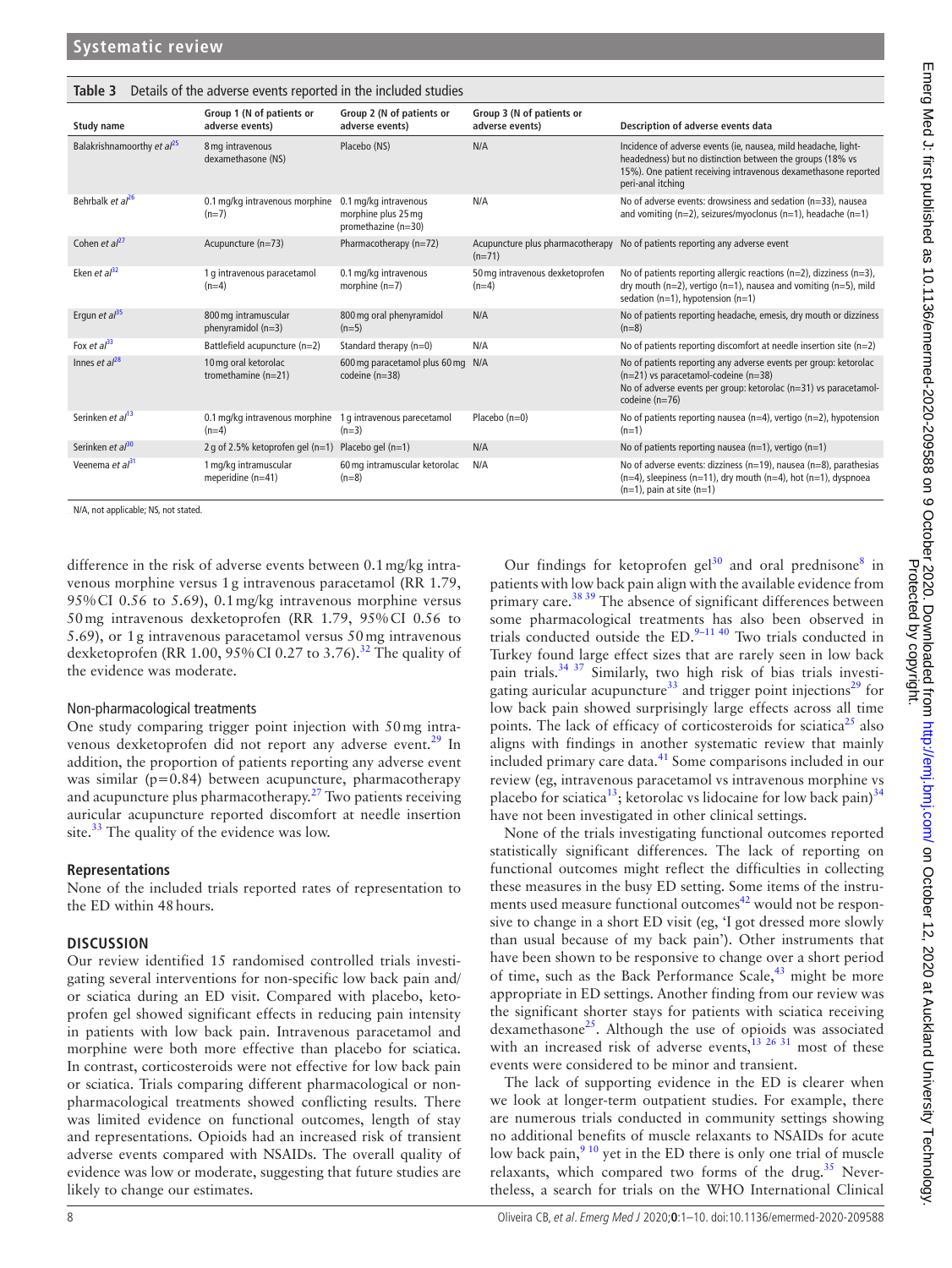Trials Registry identified 10 ongoing trials investigating several interventions, including acupuncture, patient education, chamomile oil, spinal braces, NSAIDs, exercise, cannabidiol, lidocaine patches and implementation of a model of care. Although some of these ongoing trials may contribute to more definitive conclusions, more trials should be conducted to investigate interventions commonly used in EDs to manage low back pain and sciatica and include patient-reported outcomes (eg, physical function) and specific measures to the ED that are often routinely collected (eg, lenght of stay and representations).

This review was prospectively registered,<sup>44</sup> followed PRISMA reporting guidelines<sup>[16](#page-9-2)</sup> and Cochrane recommendations.<sup>[17](#page-9-3)</sup> We performed a comprehensive search to identify potentially eligible trials and focused on studies measuring outcomes during an ED visit. However, we found great variability across trials, which did not allow us to pool the data. While some trials had a common control intervention, the experimental interventions were markedly different—for example, intravenous morphine versus intravenous dexketoprofen<sup>[32](#page-9-19)</sup> and trigger point injection versus intravenous dexketoprofen.[29](#page-9-15) Clinical practice guidelines distinguish between different classes of medicines and types of non-pharmacological treatments, so pooling different medicines would not be helpful to ED physicians who provide care informed by clinical guidelines. Our findings are based on single trials, which may restrict generalisability. Also, the medications tested in the trials might not be readily available in some countries. For example, phenyramidol was the only muscle relaxant investigated in the included trials,<sup>35</sup> but baclofen and orphenadrine are more frequently used in Australia. In addition, replicating these trials could lead to different results. For example, the beneficial effects of antibiotics for patients with chronic low back pain and Modic changes $45$  have been disputed after a recent replication trial.<sup>46</sup>

Emergency physicians often use strong pain medicines, such as opioids. For example, a recent study in Australia showed that nearly 70% of patients with low back pain receive an opioid medicine while in the ED.<sup>[6](#page-8-8)</sup> There is, however, limited evidence conducted in ED settings to evaluate the benefits and harms of this practice. The evidence base on the benefits and the dose– response relationship of opioids in this population is weak and there is clear evidence of an increased risk for harms.<sup>[7](#page-8-5)</sup> If emergency physicians are to initiate opioids for low back pain, they should, therefore, follow current primary care guidelines and trial NSAIDs and weak opioids first. $47$  Since many emergency patients have contraindications to NSAIDs, primary care guidelines can offer helpful evidence for non-pharmacological options. For instance, educating patients on staying active, providing information to self-manage the condition, and using heat therapy for pain relief are common recommendations in primary care guidelines<sup> $47$ </sup> that emergency physicians should feel comfortable advocating.

### **CONCLUSION**

Our systematic review identified that ketoprofen gel was superior to placebo for patients with non-specific low back pain. Intravenous paracetamol and morphine were both superior to placebo in reducing pain related to sciatica. In contrast, corticosteroids were ineffective for non-specific low back pain or sciatica. Trials investigating different medicines or non-pharmacological treatments revealed conflicting findings. There is a research gap on the effects of interventions on functional outcomes, length of stay and representations. Opioids showed an increased risk of transient adverse events. The overall quality of evidence was low

or moderate, thus, additional large high quality trials are needed to better guide emergency physicians in the management of nonspecific low back pain and sciatica.

#### **Author affiliations**

<sup>1</sup>Department of Physical Therapy, Faculty of Science and Technology, Sao Paulo State University, Presidente Prudente, Sao Paulo, Brazil

<sup>2</sup>University of Western São Paulo (Unoeste), Presidente Prudente, Sao Paulo, Brazil <sup>3</sup>Institute for Musculoskeletal Health, The University of Sydney and Sydney Local Health District, Sydney, New South Wales, Australia

<sup>4</sup>School of Public Health, Faculty of Medicine and Health, The University of Sydney, Sydney, New South Wales, Australia

<sup>5</sup>Rheumatology Department, Royal Prince Alfred Hospital, Sydney, New South Wales, Australia

6 Emergency Department, Concord Repatriation General Hospital, Sydney, New South Wales, Australia

**Twitter** Crystian B Oliveira [@crystianbso](https://twitter.com/crystianbso) and Gustavo C Machado [@](https://twitter.com/gustavocmachado) [gustavocmachado](https://twitter.com/gustavocmachado)

**Contributors** CBO, HEA, DMC, BR, MR, CGM and GCM were involved in the design of the review. CBO, HEA and DC developed the search strategy, and performed study selection, data extraction and risk of bias from included studies. CBO, CGM and GCM were involved in the data analysis. All authors were involved in interpretation and discussion of results, drafting the article or revising it critically for important intellectual content, and all authors approved the final version to be submitted for publication.

**Funding** CBO was supported by São Paulo Research Foundation (FAPESP/grant number: 2018/10837-9). CGM is supported by an NHMRC Principal Research Fellowship. GCM is supported by an NHMRC Early Career Fellowship.

**Competing interests** None declared.

**Patient consent for publication** Not required.

**Provenance and peer review** Not commissioned; externally peer reviewed.

#### **ORCID iDs**

Crystian B Oliveira <http://orcid.org/0000-0002-6911-7018> Danielle M Coombs <http://orcid.org/0000-0003-0005-7851> Gustavo C Machado <http://orcid.org/0000-0002-8544-0448>

#### **REFERENCES**

- <span id="page-8-0"></span>1 GBD 2015 Disease and Injury Incidence and Prevalence Collaborators. Global, regional, and national incidence, prevalence, and years lived with disability for 310 diseases and injuries, 1990-2015: a systematic analysis for the global burden of disease study 2015. [Lancet](http://dx.doi.org/10.1016/S0140-6736(16)31678-6) 2016;388:1545–602.
- <span id="page-8-1"></span>2 Walker BF, Muller R, Grant WD. Low back pain in Australian adults: the economic burden. [Asia Pac J Public Health](http://dx.doi.org/10.1177/101053950301500202) 2003;15:79–87.
- <span id="page-8-2"></span>3 Edwards J, Hayden J, Asbridge M, et al. Prevalence of low back pain in emergency settings: a systematic review and meta-analysis. [BMC Musculoskelet Disord](http://dx.doi.org/10.1186/s12891-017-1511-7) 2017;18:143.
- <span id="page-8-3"></span>4 Lovegrove MT, Jelinek GA, Gibson NP, et al. Analysis of 22,655 presentations with back pain to Perth emergency departments over five years. [Int J Emerg Med](http://dx.doi.org/10.1186/1865-1380-4-59) 2011;4:59.
- <span id="page-8-4"></span>5 Friedman BW, Chilstrom M, Bijur PE, et al. Diagnostic testing and treatment of low back pain in United States emergency departments: a national perspective. [Spine](http://dx.doi.org/10.1097/BRS.0b013e3181d952a5) 2010;35:E1406–11.
- <span id="page-8-8"></span>6 Ferreira GE, Machado GC, Abdel Shaheed C, et al. Management of low back pain in Australian emergency departments. **[BMJ Qual Saf](http://dx.doi.org/10.1136/bmjqs-2019-009383) 2019;28:826-34**.
- <span id="page-8-5"></span>7 Dowell D, Haegerich TM, Chou R. CDC guideline for prescribing opioids for chronic pain--United States, 2016. [JAMA](http://dx.doi.org/10.1001/jama.2016.1464) 2016;315:1624–45.
- <span id="page-8-6"></span>8 Eskin B, Shih RD, Fiesseler FW, et al. Prednisone for emergency department low back pain: a randomized controlled trial. [J Emerg Med](http://dx.doi.org/10.1016/j.jemermed.2014.02.010) 2014;47:65-70.
- <span id="page-8-9"></span>9 Friedman BW, Cisewski D, Irizarry E, et al. A randomized, double-blind, placebocontrolled trial of naproxen with or without orphenadrine or methocarbamol for acute low back pain. [Ann Emerg Med](http://dx.doi.org/10.1016/j.annemergmed.2017.09.031) 2018;71:348-56.
- <span id="page-8-7"></span>10 Friedman BW, Dym AA, Davitt M, et al. Naproxen with cyclobenzaprine, Oxycodone/ Acetaminophen, or placebo for treating acute low back pain: a randomized clinical trial. [JAMA](http://dx.doi.org/10.1001/jama.2015.13043) 2015;314:1572–80.
- 11 Friedman BW, Irizarry E, Solorzano C, et al. Diazepam is no better than placebo when added to naproxen for acute low back pain. [Ann Emerg Med](http://dx.doi.org/10.1016/j.annemergmed.2016.10.002) 2017;70:169–76.
- 12 Liu Y-T, Chiu C-W, Chang C-F, et al. Efficacy and safety of acupuncture for acute low back pain in emergency department: a pilot cohort study. Evid Based Complement [Alternat Med](http://dx.doi.org/10.1155/2015/179731) 2015;2015:179731.